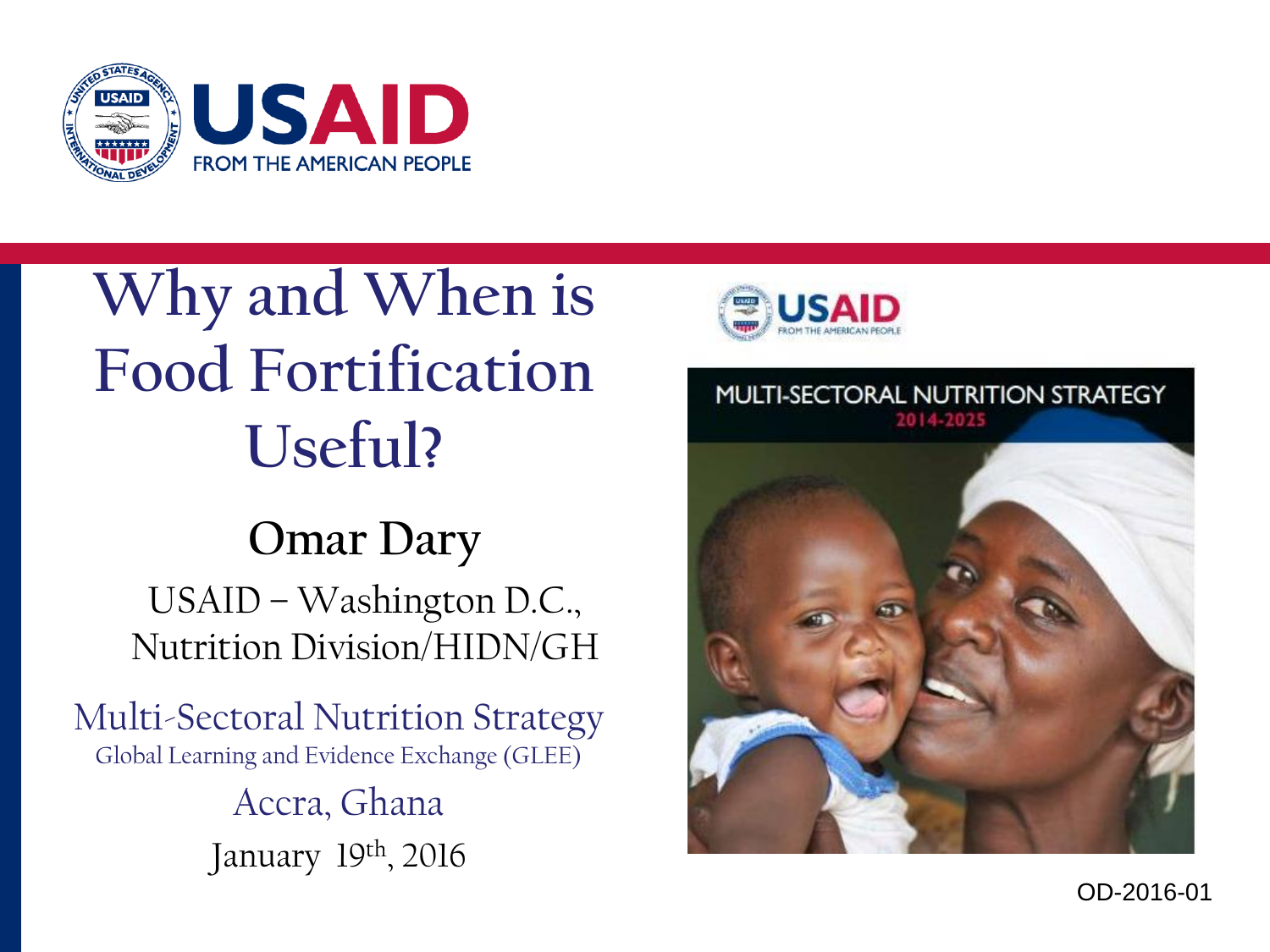



- 1.The omnivorous nature of the human being
- 2.Why vegetarian diets are usually nutritionally inadequate?
- 3.A few examples of consequences of micronutrient deficiencies
- 4.Strategies to improve micronutrient supply
- 5.Comparison of fortification of staples vs other micronutrient-delivering strategies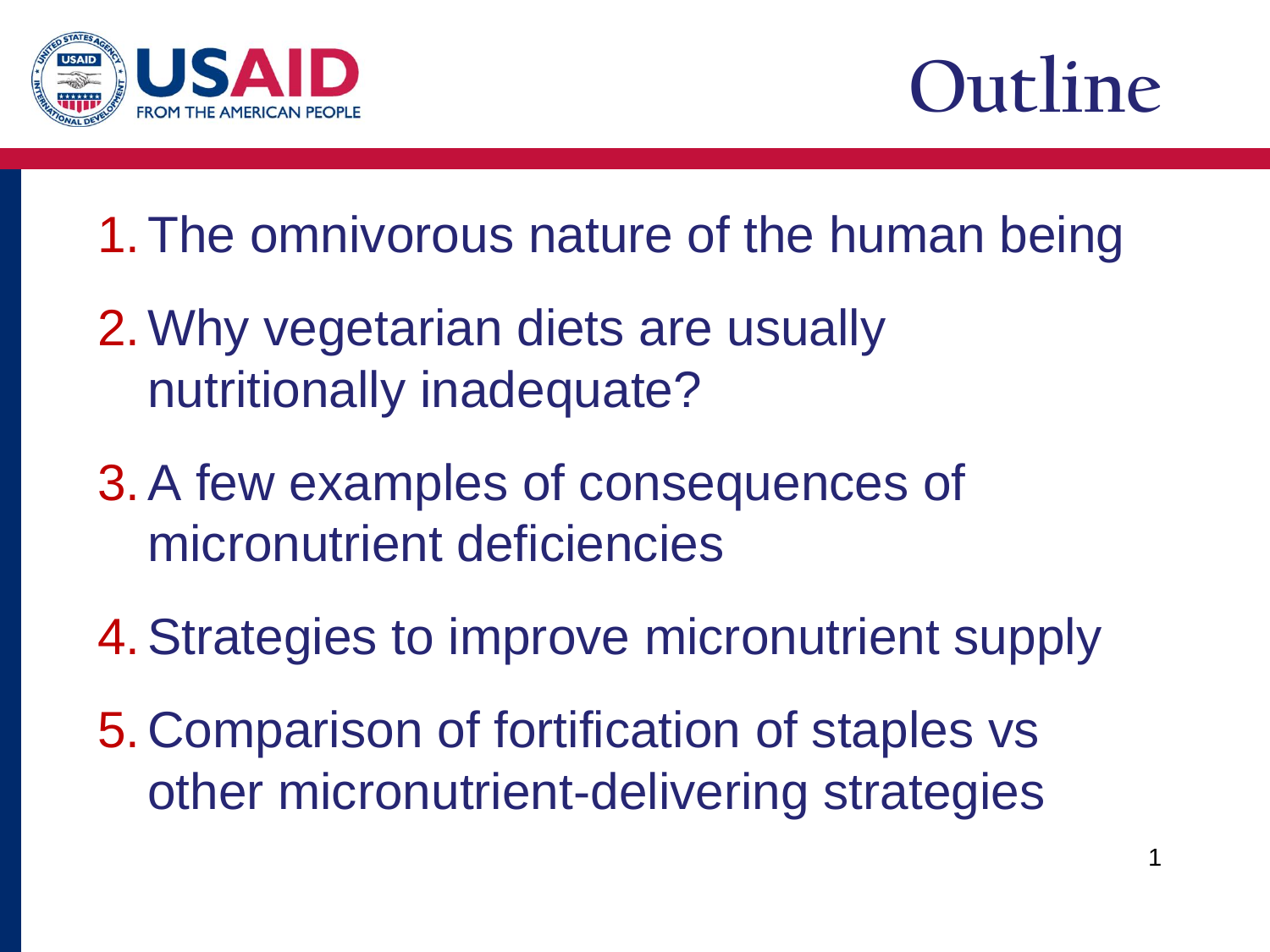

## **The food chain**



**Taken from**: http://ashleighrebeccakasie.weebly.com/lesson-7-food-cycles.html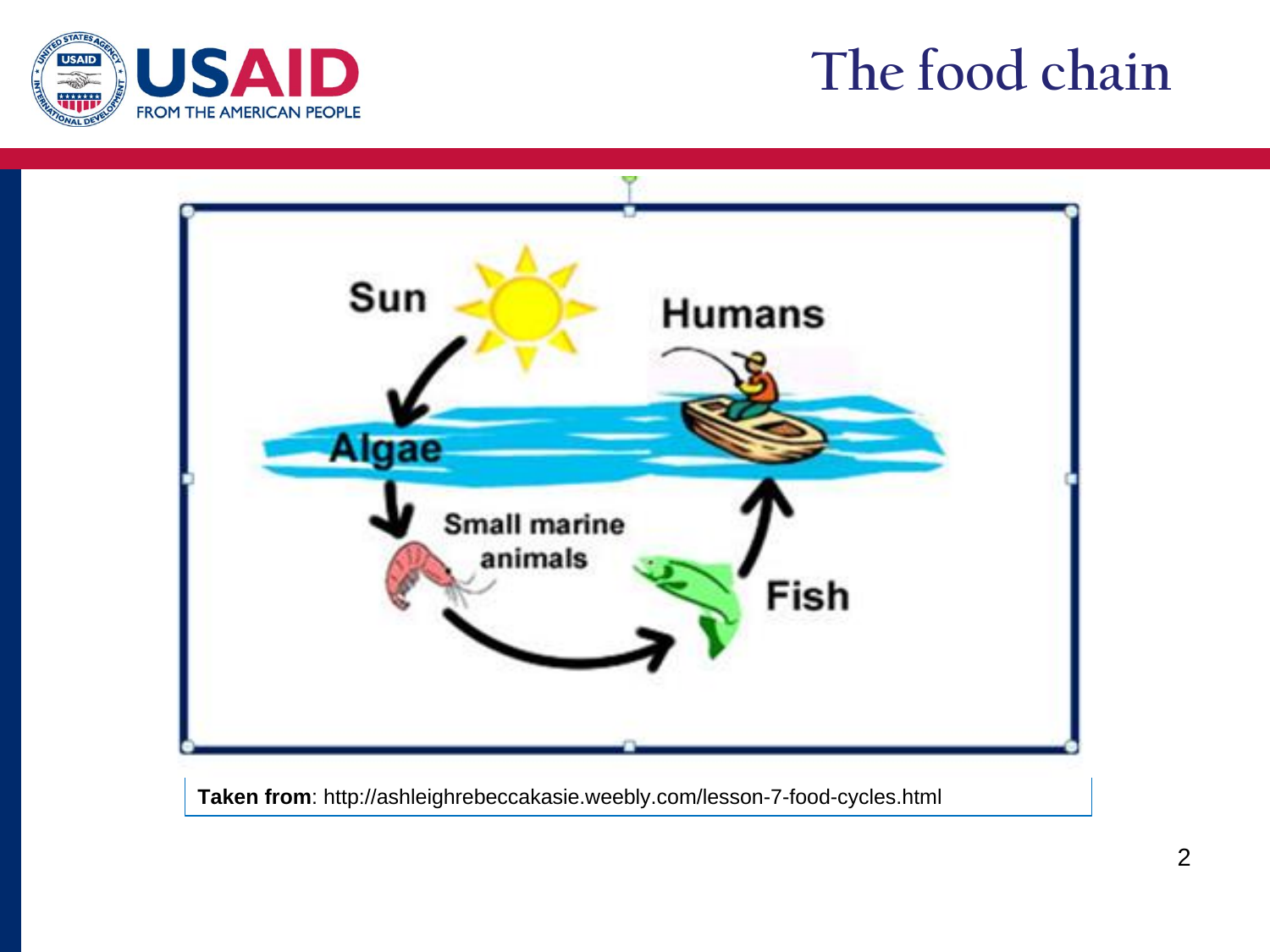

#### **The human being evolved as an omnivorous species**



| <b>Nutrient</b>                  | <b>Paleolithic</b><br>$\star$ | <b>Modern</b><br><b>Developed</b><br>$\star$ | <b>Modern</b><br><b>Developing</b><br>** |
|----------------------------------|-------------------------------|----------------------------------------------|------------------------------------------|
| Fat                              | <b>35 %</b>                   | 32%                                          | 18 %                                     |
| <b>Proteins</b>                  | 30%                           | 17%                                          | 10%                                      |
| <b>Carbo-</b><br><b>hydrates</b> | 35 %                          | 49 %                                         | $\approx$ 72 %                           |
| <b>Alcohol</b>                   | <b>None</b>                   | 2%                                           | ၇                                        |

\* Arjamaa and Vuorisalo, Am. Scientist 2010; 98: 140-147. \*\* A2Z, Micronutrient Survey. 15-49 years old women, 2008,

Types of lingual papillae:



Pictures taken ffrom presentation by Noel Solomons, CESSIAM

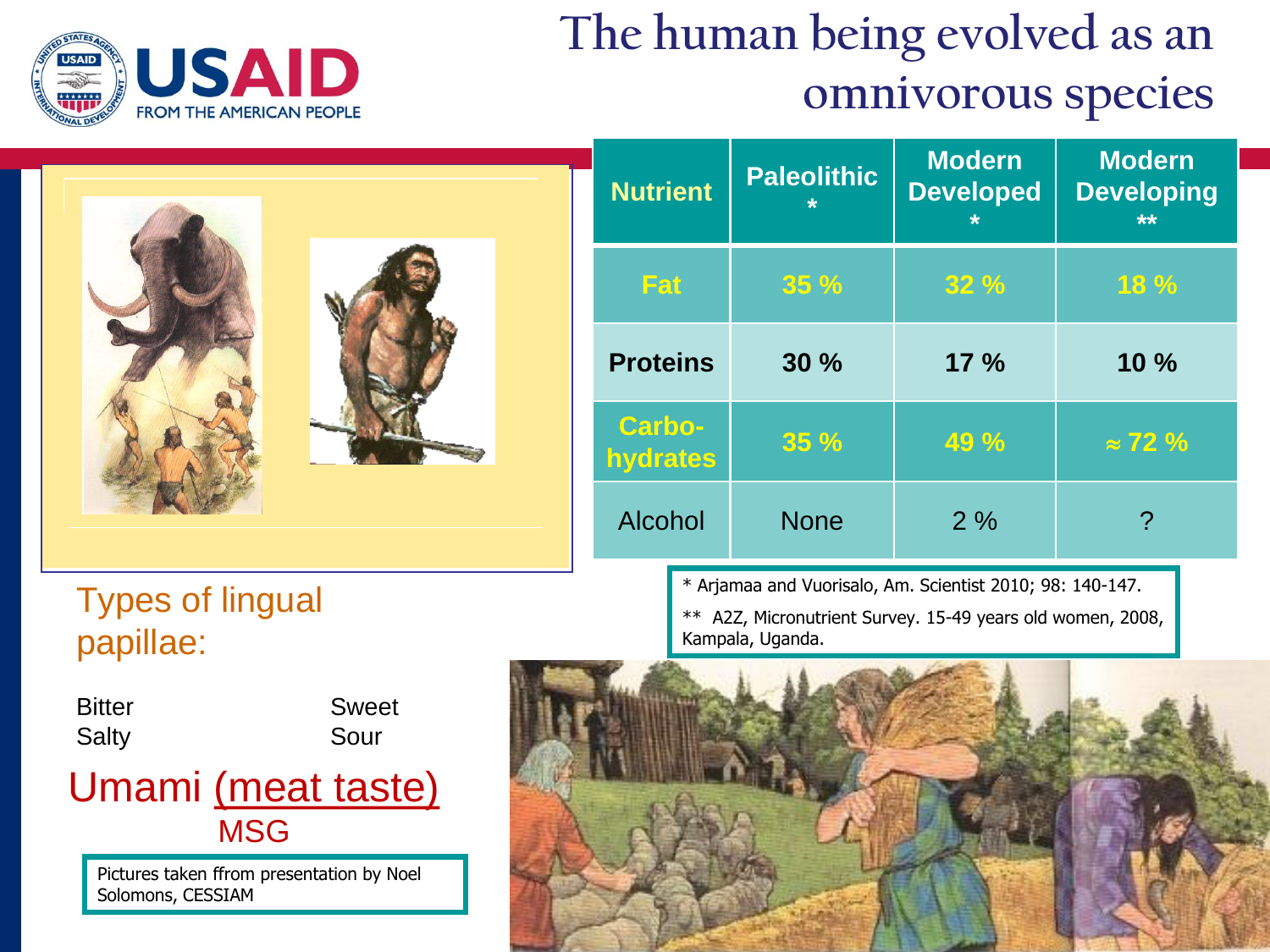

#### **Nutrients in legume and cereal seeds**

https://courses.ecampus.oregonstate.edu/ans31

2/two/cereal\_trans.htm



#### **Taken from**:

http://www.aaps.k12.mi.us/reced.greencamp/jason\_s\_cl ass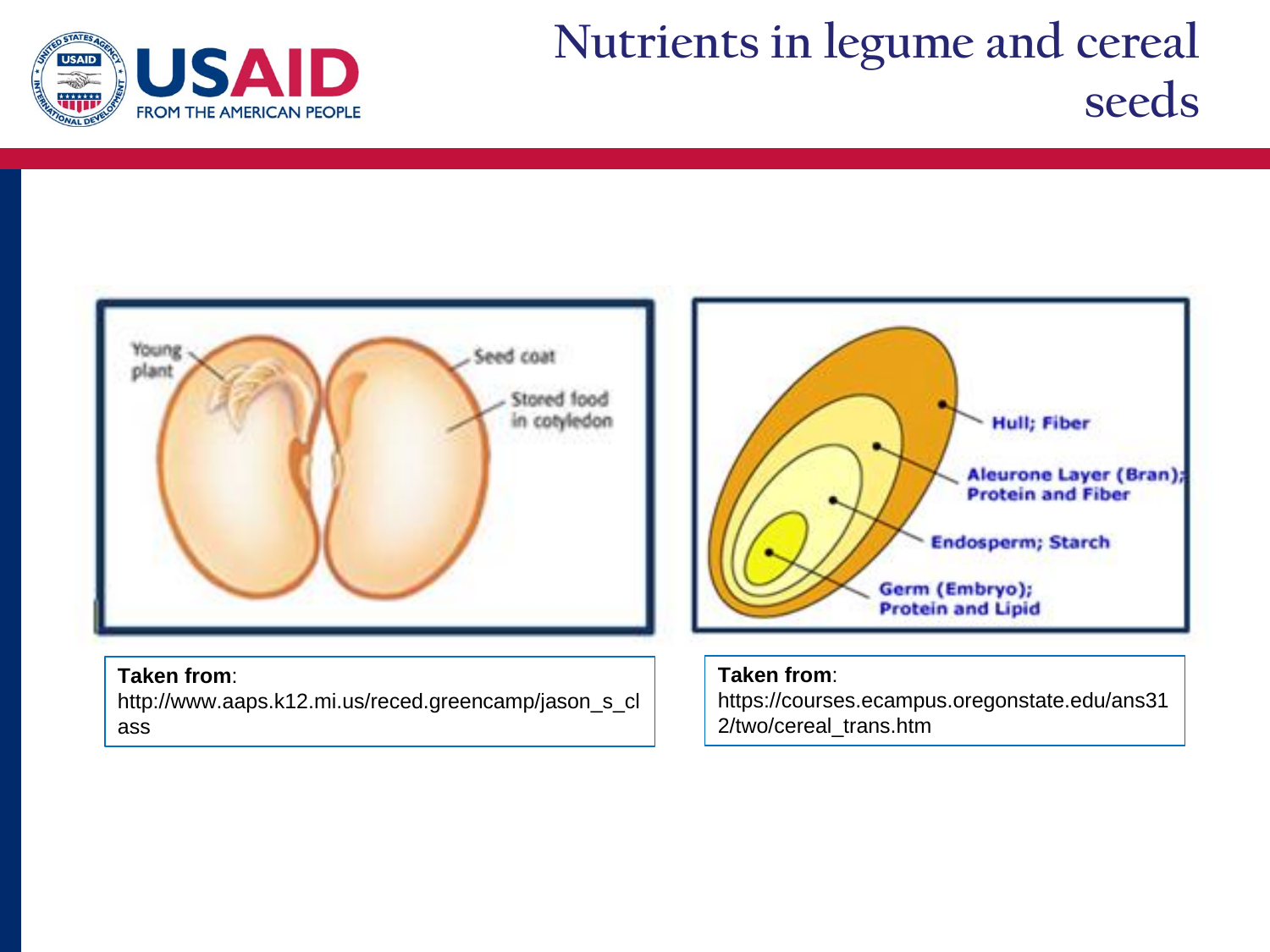

**Nutrient contribution (% EAR) of 400 grams rice per day for women of child-bearing age**



**Source of nutrient content of rice :** USDA Food Composition Table (<http://ndb.nal.usda.gov/>)

**Note:** Absorption of iron and zinc for brown rice may be half.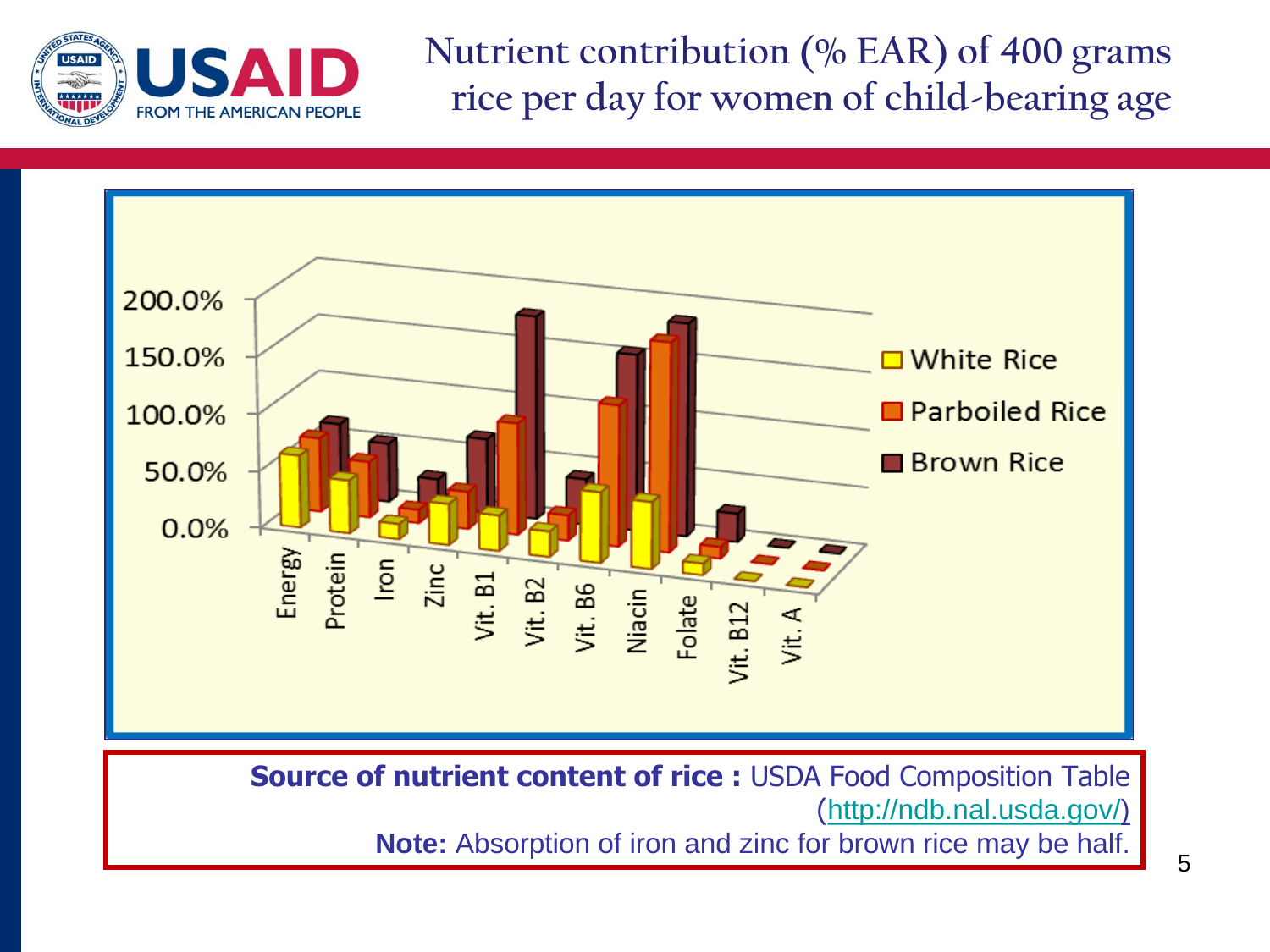

#### **Nutrient Intakes: Supply of minerals by different food groups**

| <b>Minerals/</b><br><b>Others</b> | <b>Milk</b> | <b>Eggs</b>              | FMP <sup>1</sup>         | Cereals,<br>roots<br>tubers | <b>Pulses</b><br><b>nuts</b><br>seeds | <b>ProVA</b><br>fruits &<br>Vgt. | <b>Other</b><br>fruits<br>& vgt. | Oil, ref.<br>flours,<br>sugar |
|-----------------------------------|-------------|--------------------------|--------------------------|-----------------------------|---------------------------------------|----------------------------------|----------------------------------|-------------------------------|
| <b>Iron</b>                       |             | $(+)$                    | $++++$                   | $(++)$                      | $(+++)$                               | $(++)$                           | $(\rightarrow)$                  |                               |
| <b>Zinc</b>                       |             | $\overline{\phantom{a}}$ | $++++$                   | $(+)$                       | $(++)$                                | $(+)$                            | $(+)$                            |                               |
| Copper                            |             | $++$                     | $++$                     | $\blacksquare$              | $(++)$                                | $(+)$                            | $(+)$                            |                               |
| Calcium                           | $+ + +$     | $\ddot{}$                | $\ddot{}$                | $(+)$                       | $(++)$                                |                                  | $(+)$                            |                               |
| <b>lodine</b>                     |             | ۰                        | $\blacksquare$           |                             |                                       | $\overline{\phantom{a}}$         |                                  |                               |
|                                   |             |                          |                          |                             |                                       |                                  |                                  |                               |
| Fiber                             |             | ۰                        |                          | XX                          | XX                                    | X                                | XX                               |                               |
| Phytates                          |             | $\blacksquare$           |                          | $\sf X$                     | XX                                    |                                  |                                  |                               |
| Polyphenols                       |             | $\blacksquare$           | ۰                        | $\blacksquare$              | XX                                    | $\blacksquare$                   |                                  |                               |
| <b>Oxalates</b>                   |             | $\blacksquare$           | $\overline{\phantom{a}}$ |                             |                                       |                                  | XX                               | $\blacksquare$                |

Notes: <sup>1</sup>FMP = Fish, meat, poultry; X = relative density, non-nutrient;

+ = Relative density of the micronutrient.; ( ) low absorption in humans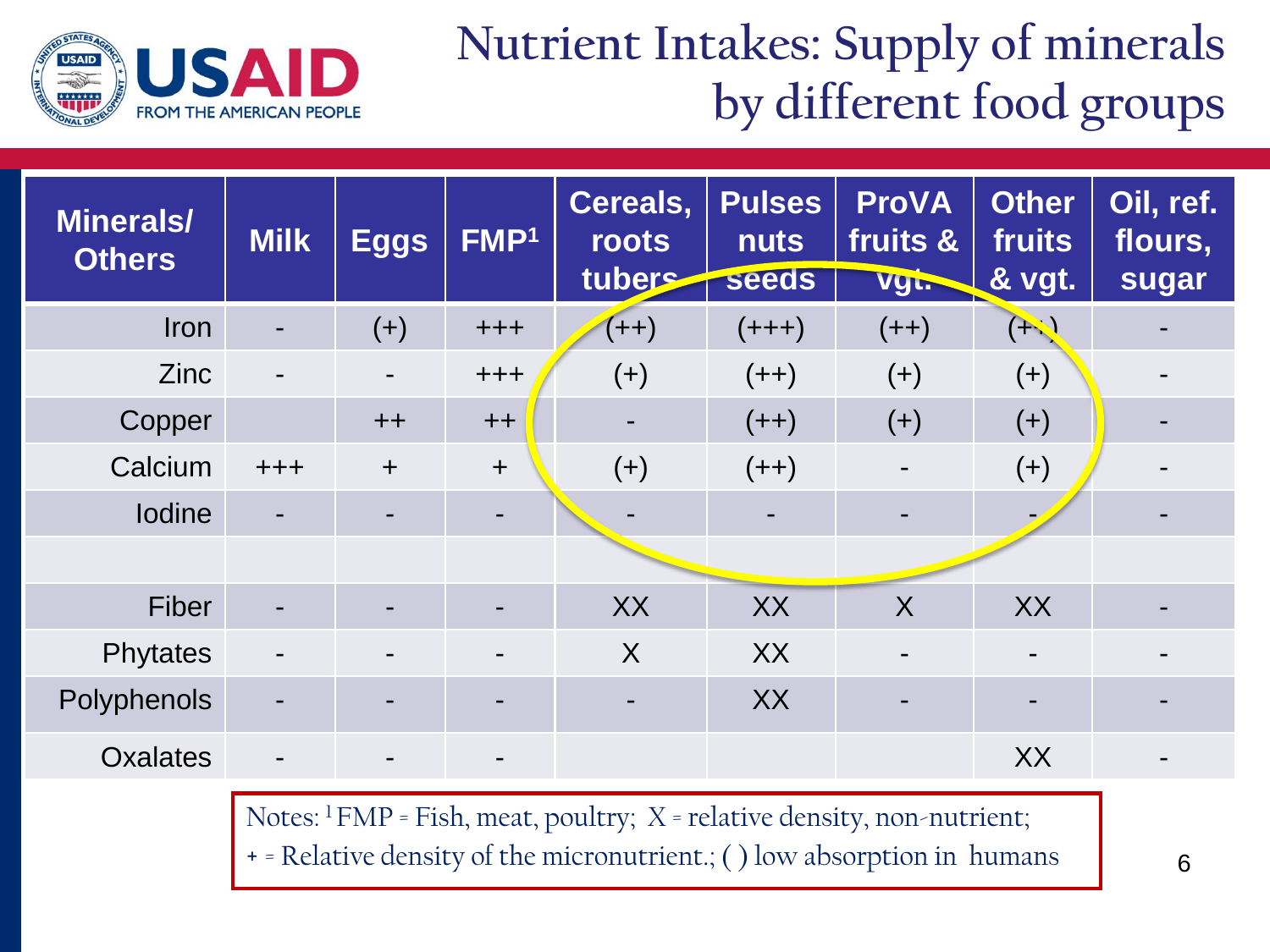

#### **Nutrient Intakes: Supply of vitamins by different food groups**

| <b>Vitamins</b>  | <b>Milk</b> | <b>Eggs</b> | FMP <sup>1</sup> | Cerezis,<br>r/jots<br><i>d</i> ubers | <b>Pulses</b><br><b>nuts</b><br>seeds | <b>ProVA</b><br>fruits &<br>vgt. | <b>Other</b><br><b>finits</b><br>& vit. | Oil, ref.<br>flours,<br>sugar |
|------------------|-------------|-------------|------------------|--------------------------------------|---------------------------------------|----------------------------------|-----------------------------------------|-------------------------------|
| <b>Vit. B-1</b>  | $+$         | $++$        | $+$              | $++$                                 | $++++$                                | $+$                              | $++$                                    |                               |
| <b>Vit. B-2</b>  | $++++$      | $++$        | $++$             | $+$                                  | $+$                                   | $+$                              | $++$                                    | $\blacksquare$                |
| Niacin (B-3)     | $+$         | $+$         | $+ + +$          | $++$                                 | $++$                                  | $+$                              | $++$                                    |                               |
| <b>Vit. B-6</b>  | $++$        | $++$        | $++$             | $++$                                 | $++$                                  | $++$                             | $++$                                    |                               |
| Folate (B-9)     |             | $\ddot{}$   | $+$              | $+$                                  | $+ + + +$                             | $+$                              | $++$                                    |                               |
| <b>Vit. B-12</b> | $++$        | $++$        | $+$              | $\overline{\phantom{a}}$             |                                       | $\overline{\phantom{a}}$         |                                         |                               |
| Vit. C           | $+$         |             | $\blacksquare$   |                                      |                                       | $+++$ *                          | $+ + +$                                 |                               |
| Vit. A           | $++***$     | $+ + +$     | $+$              |                                      |                                       | $++$                             | $(+)$                                   |                               |
| Vit. D           | $++***$     | $++$        | $+$              |                                      |                                       | $\blacksquare$                   |                                         |                               |
| Vit. E           | $+***$      | $\ddot{}$   | $+$              | $++$                                 | $\ddag$                               | $++$                             | $++$                                    | $+[oil]$                      |

Notes: <sup>1</sup>FMP = Fish, meat, poultry; \* if consumed fresh and raw; \*\* non-defatted + = Relative density of the micronutrient.; ( ) low absorption in humans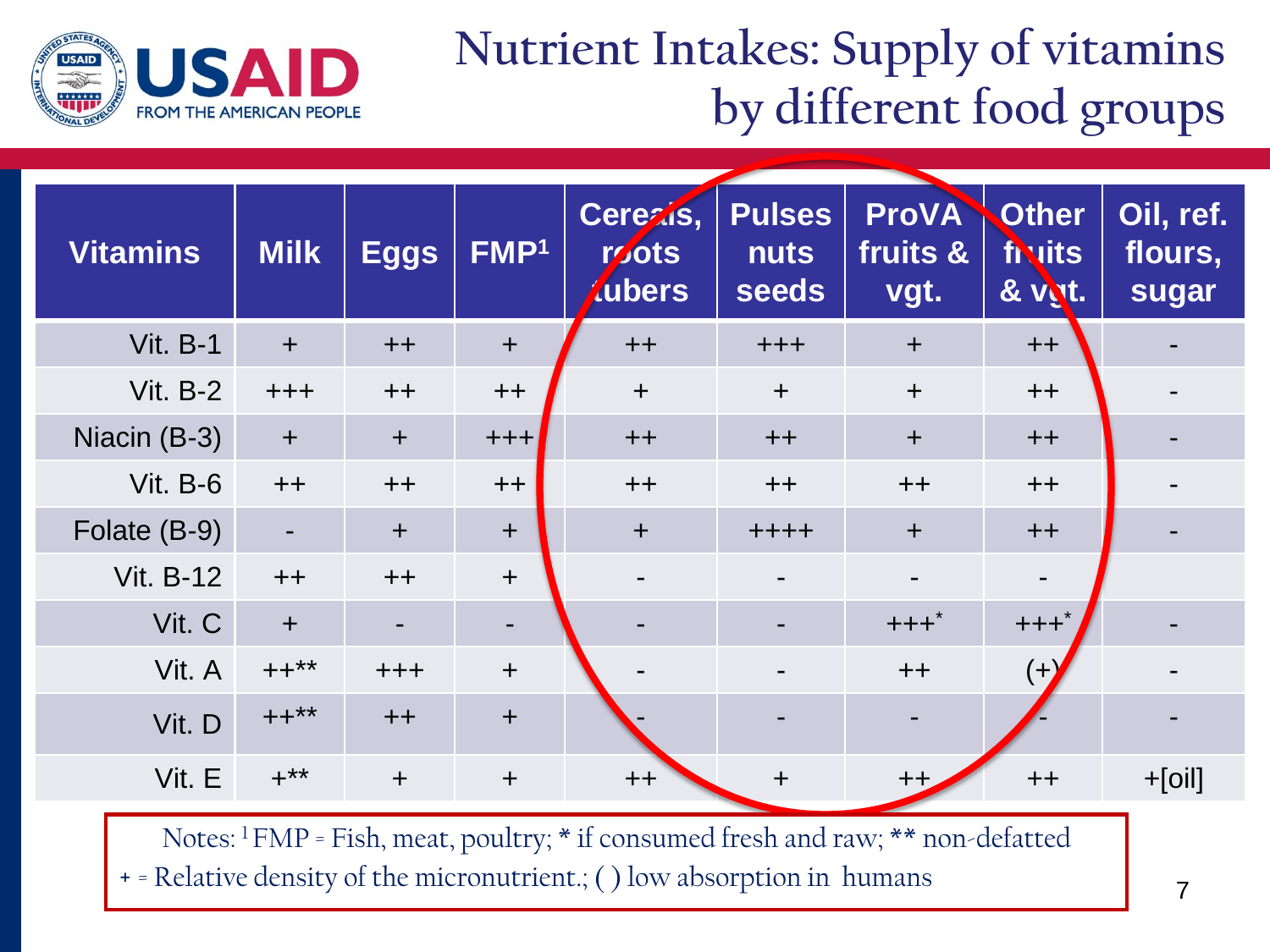



Main Deficiencies: Vit. A, vit. B-12, iron, and calcium, mild zinc; Kampala: some vitamin B-1, B-2, niacin, folate, and vit. C; Northern region: Some vit. B-1, B-2, niacin, vit. B-6, folate, and vit. C.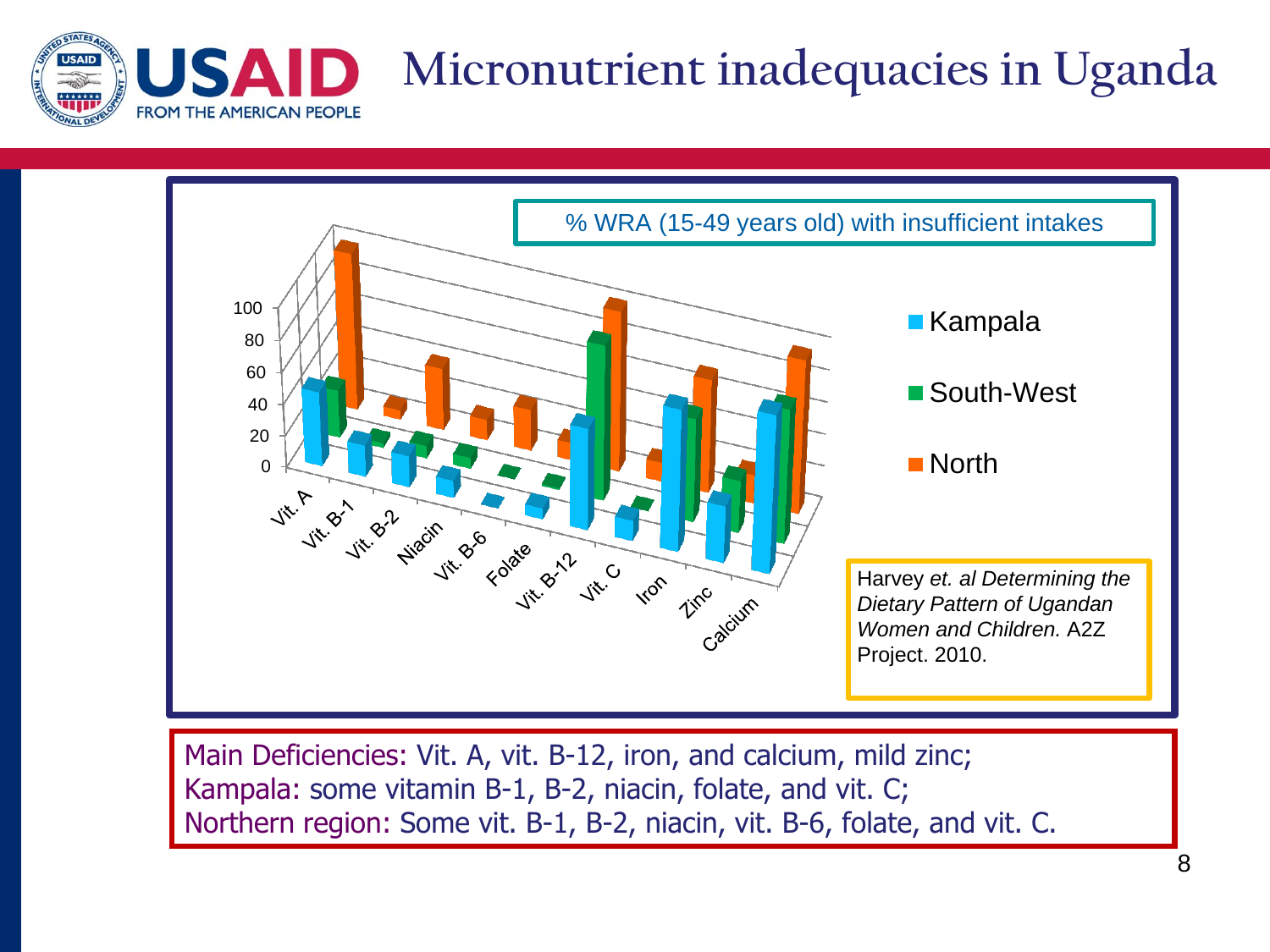

#### **Specific nutritional deficiencies or now "Hidden hunger"**

| <b>Characteristics</b>                       | Consequences are independent from<br>the protein-energy intake (i.e. quality<br>of the diet is essential) |                                     |  |  |
|----------------------------------------------|-----------------------------------------------------------------------------------------------------------|-------------------------------------|--|--|
| <b>Traditional</b><br>(1990 Children Summit) | lodine-now in iodized salt,<br>Vitamin A –in capsules-,<br>Iron (the "big three")                         |                                     |  |  |
|                                              | <b>Developed</b>                                                                                          | <b>Developing</b>                   |  |  |
| Nowadays*<br>(in addition to the big 3)      | Folate, Vit. D,<br>Vit. C                                                                                 | Vit. $B_{12}$ , Zinc,<br>Vit. $B_2$ |  |  |
|                                              |                                                                                                           | Calcium                             |  |  |
| * In general, but with contextual exceptions |                                                                                                           |                                     |  |  |

9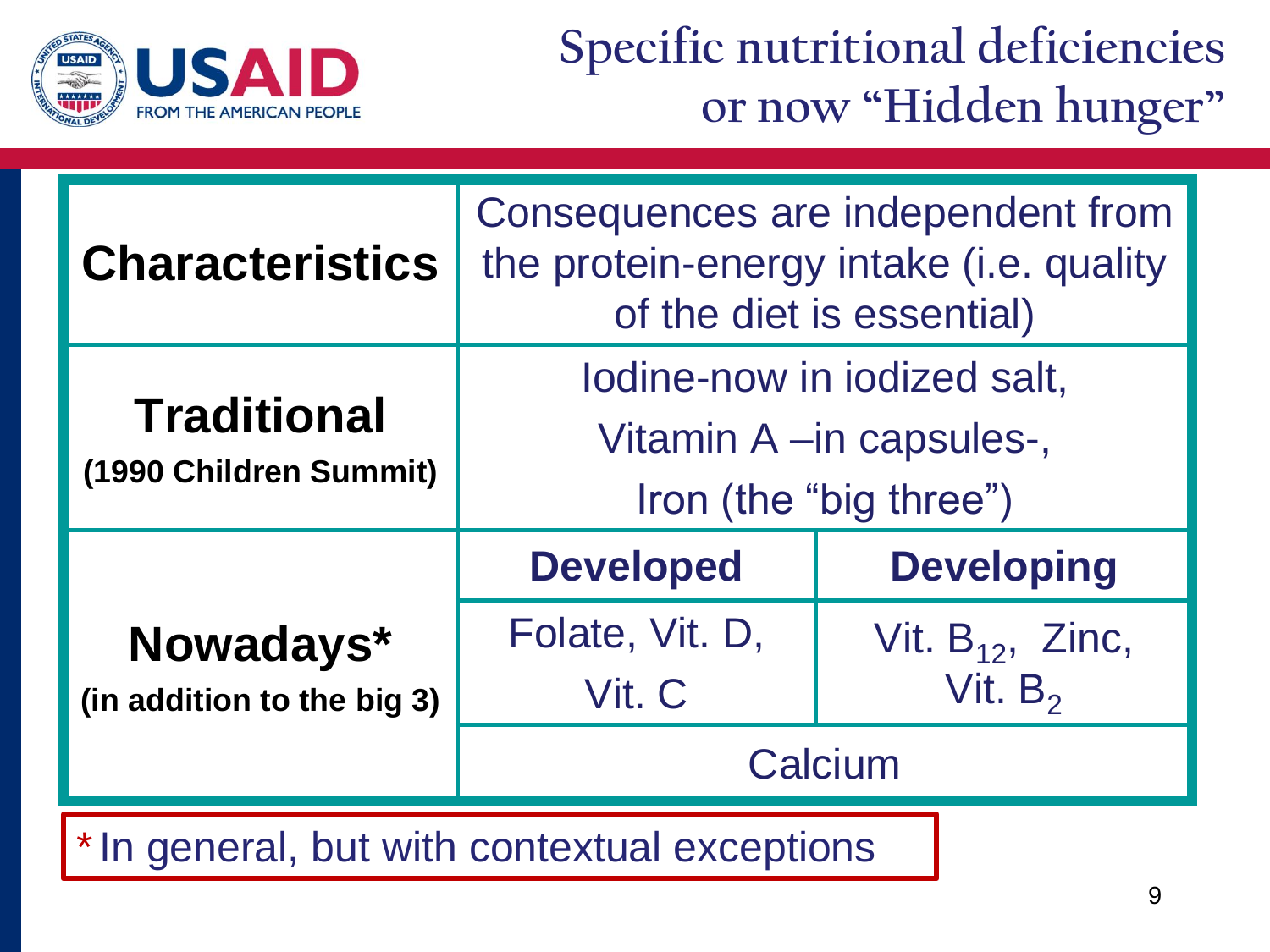

# **Consequences of zinc deficiency**



- **Impairment of the immunological response**
- **Growth and cognitive retardation**
- **Hypogonadism**
- **Oxidative stress (zinc in the super-oxide dismutase enzyme)**
- **Neurotransmission malfunctions, lethargy, nondiscriminating taste**
- **Skin lesions**
- **Alteration on DNA-structure and transcription**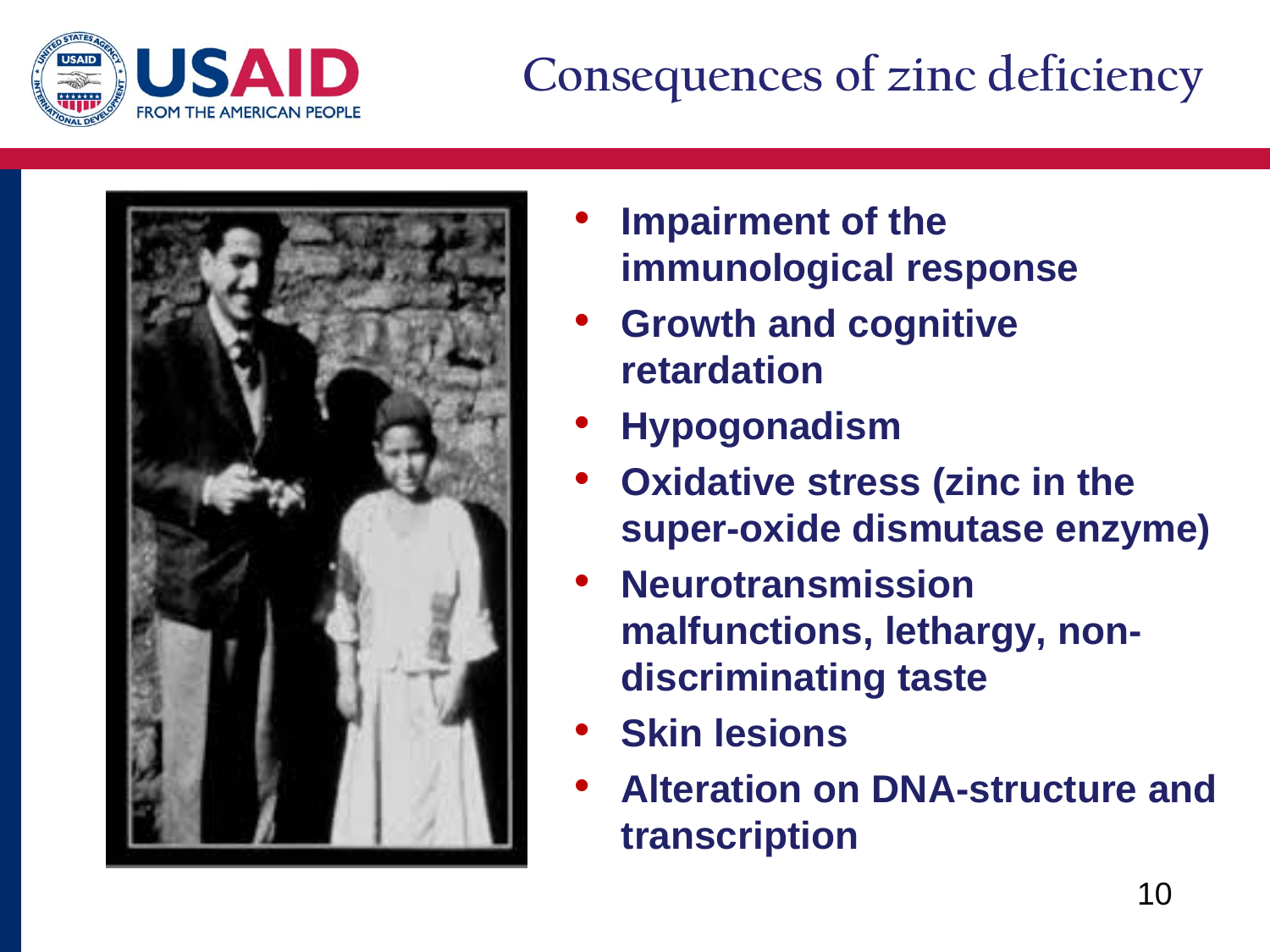

### **Consequences of folate and/or B12 deficiencies**



Neural tube defects within 28 days after conception.

#### **Discapacities:**

- Leg paralysis
- Hydrocephaly
- Bad control of bladder and intestinal evacuations
- Learning difficulties

Modified from Jorge Rosenthal

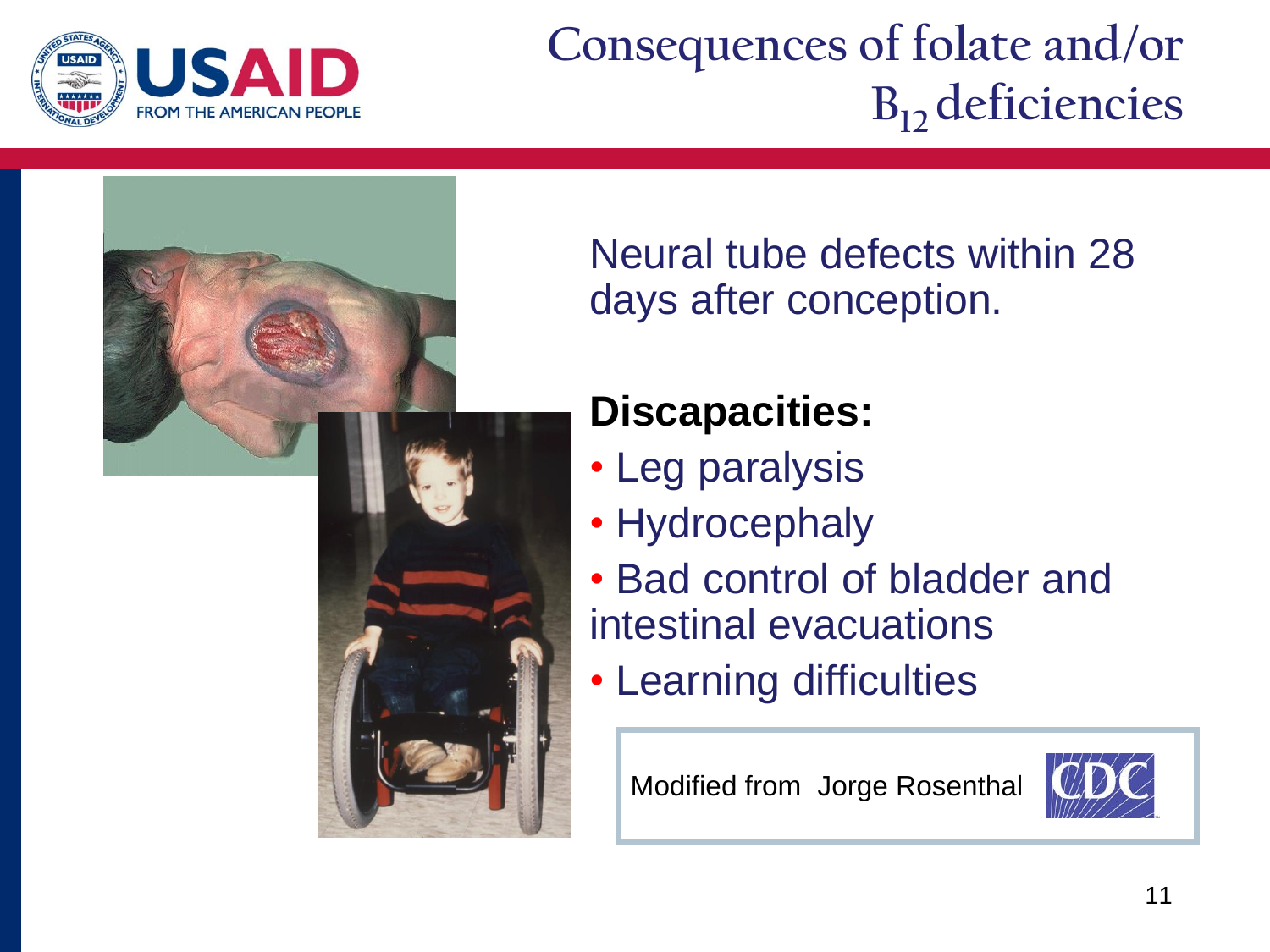

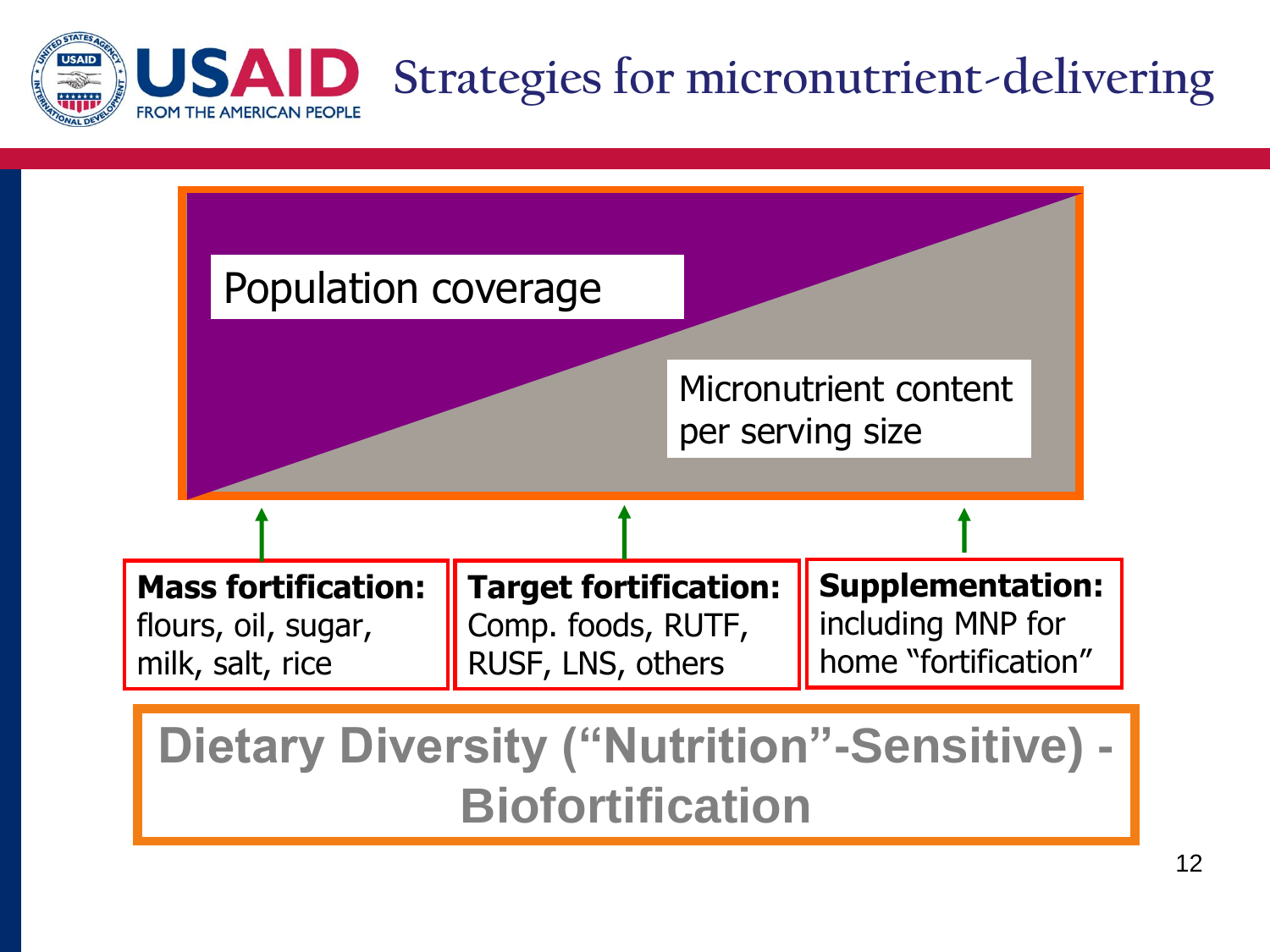

**Comparing mass-fortification (i.e. fortification of staples) with other micronutrient strategies**

| <b>Item</b>              | <b>Supplement</b><br>$MNP - 1g$ | $L$ NS's $-$<br>20 <sub>g</sub> | <b>Blended flours</b><br>42 <sub>g</sub> | <b>Fortified</b><br>staple - 50 g |
|--------------------------|---------------------------------|---------------------------------|------------------------------------------|-----------------------------------|
| 13 micronutrients*       | \$0.0030                        | \$0.0015                        | \$0.0027                                 | $$0.0028**$                       |
| + Ca and Mg ***          |                                 | \$0.0034                        | \$0.0050                                 |                                   |
| <b>Cost product</b>      | \$0.03-0.04                     | $$0.10 - 0.14$                  | \$0.14                                   | \$0.025                           |
| Energy (kcal)            | $\overline{4}$                  | 118                             | 180                                      | 180                               |
| Protein (g)              |                                 | 2.6                             | 16.0                                     | 4.9                               |
| Ess. Fatty acids         | <b>NO</b>                       | <b>YES</b>                      | <b>YES</b>                               | <b>NO</b>                         |
| <b>Distribution Cost</b> | $$0.03 - 0.04$                  | $$0.03 - 0.14$                  | $$0.10 - 0.20$                           | \$0.00                            |

\* Cost in 2013 for the WHO formula of MNP to use in emergencies (i.e. 100% RDA/AI, exc. iron - 86%- zinc -49%) for 1-3 years old children, and without considering cost of selenium and copper. In this case, about 50% of the cost is due to the addition of vitamin E, and vitamin C. Although vitamin C would be difficult to be added in most staple foods, and providing sufficient amounts of some micronutrients may be uncertain. \*\*\* LNS and blended flours may also contain Phosphorus, Potassium, and vit. K, but their costs were not added here.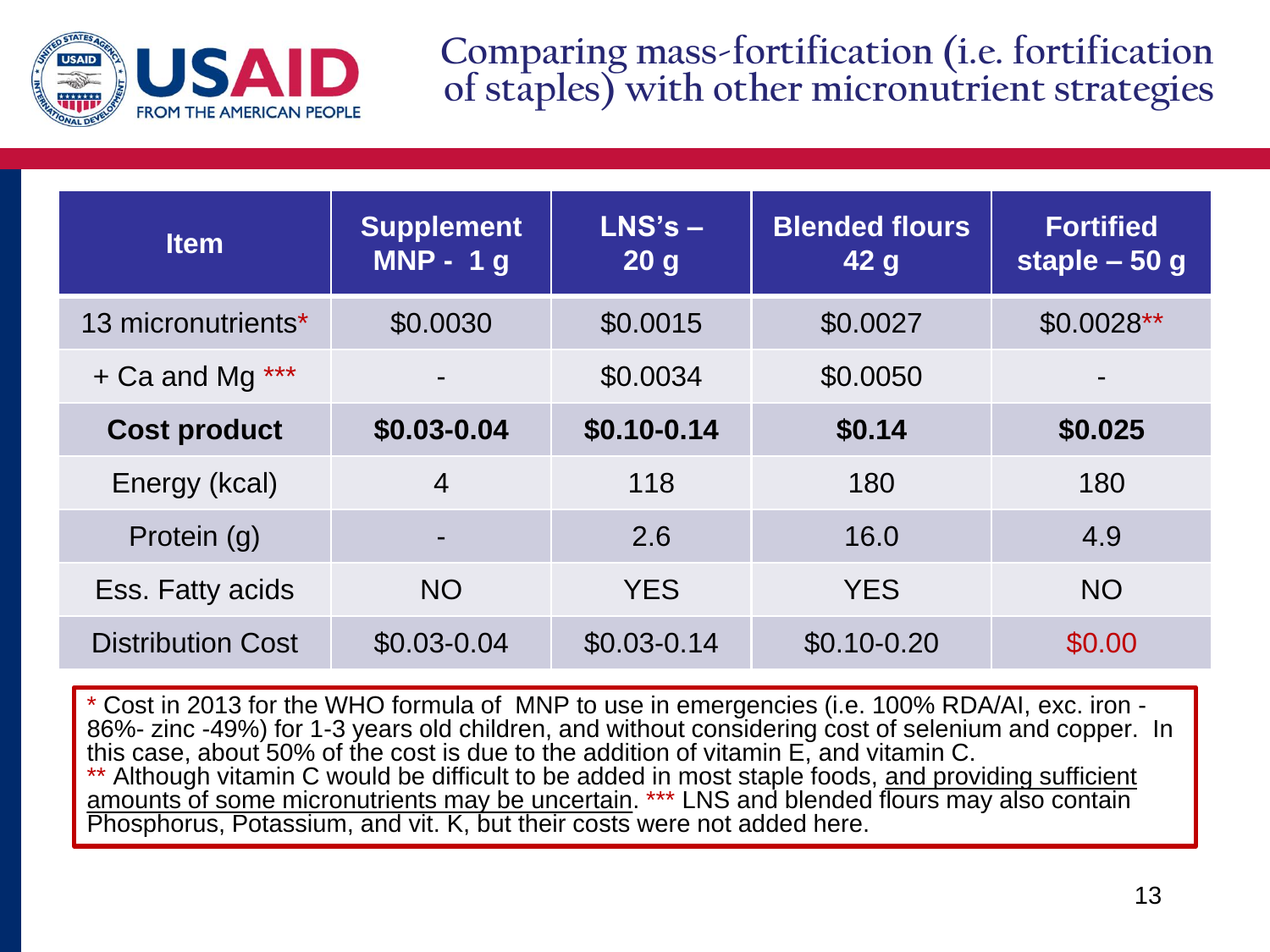

| <b>Characteristic</b>                           | <b>Biofortification</b>                                                                    | <b>Food Fortification</b>                                                                        | <b>Supplementation</b>                                                                                |  |  |  |
|-------------------------------------------------|--------------------------------------------------------------------------------------------|--------------------------------------------------------------------------------------------------|-------------------------------------------------------------------------------------------------------|--|--|--|
| <b>Impact</b>                                   | the carrying vehicle).                                                                     | Additional quantity and quality of the supplied micronutrients (very little to do with           |                                                                                                       |  |  |  |
| <b>Principle</b>                                | Increase nutrient content<br>through selection and<br>breeding of basic<br>vegetable crops | Incorporation of<br>micronutrients to the<br>edible vehicles during the<br>manufacturing process | Syrups/tablets/powders,<br>of micronutrients<br>consumed with/without<br>foods (home-"fortification") |  |  |  |
| <b>PROGRAMMATIC EFFICIENCY (Sustainability)</b> |                                                                                            |                                                                                                  |                                                                                                       |  |  |  |
| Feasible to<br>produce                          | $\sqrt{}$                                                                                  | $\sqrt{\sqrt{2}}$                                                                                | $\sqrt{\sqrt{}}$                                                                                      |  |  |  |
| Easy to deliver                                 | $\sqrt{\sqrt{}}$                                                                           | $\sqrt{\sqrt{\star}}$                                                                            | $\mathcal{N}$                                                                                         |  |  |  |
| Accessed by<br>consumers                        | $\sqrt{\sqrt{2}}$                                                                          | $\sqrt{\sqrt[4]{x}}$                                                                             | $\mathcal{N}$                                                                                         |  |  |  |
| <b>Practical to</b><br>monitor                  | $\sqrt{}$                                                                                  | $\sqrt{\sqrt{}}$                                                                                 | $\sqrt{\sqrt{}}$                                                                                      |  |  |  |
| Viable total cost.                              | $\sqrt{2}$                                                                                 | $\sqrt{\sqrt{x}}$                                                                                | $\mathcal{N}$                                                                                         |  |  |  |
|                                                 |                                                                                            | * If produced by centralized and reasonable-developed food industries.                           |                                                                                                       |  |  |  |

14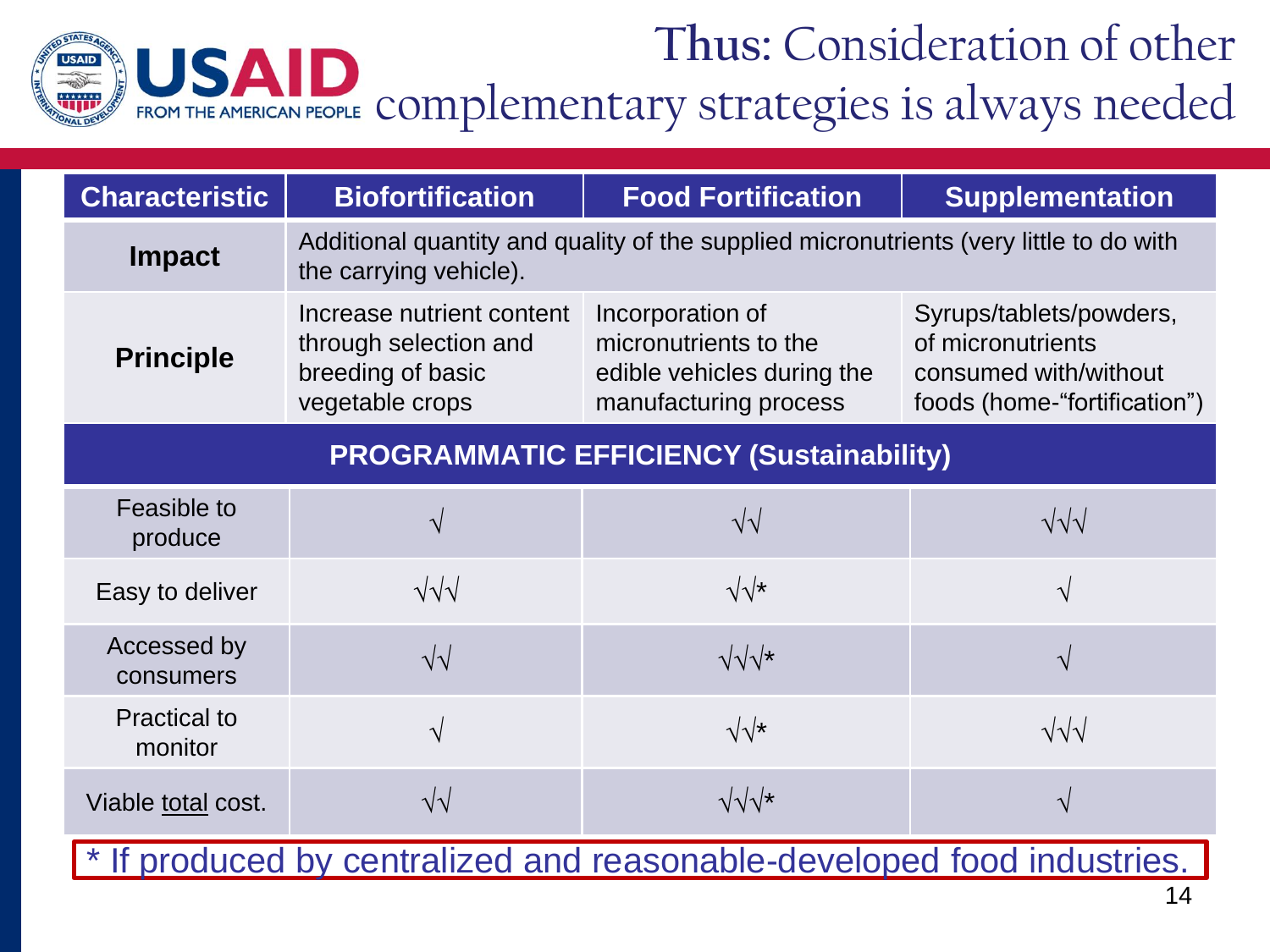

**Fortification requires participation of medium/large size industries**

| <b>Item</b>       | <b>Medium</b><br>50-250<br>MT/day | <b>Small</b><br>$20 - 50$<br>MT/day | <b>Village</b><br>$1 - 5$<br>MT/day |
|-------------------|-----------------------------------|-------------------------------------|-------------------------------------|
| #Factories        | 10                                | 50                                  | 500                                 |
| Inspections/year* | 20                                | 100                                 | 1,000                               |
| Analysis/year **  | 100                               | 500                                 | 5,000                               |
| Cost (US\$)       | US\$ 3,000                        | US\$ 15,000                         | US\$150,000                         |

**Assumptions: \* US\$100/visit, \*\* US\$10/sample**

**Deduction:** Although fortified product manufactured by small industries might be efficacious –impact depends on the micronutrient supply and not in the delivering vehicle; programmatic efficiency and sustainability are very difficult or impossible.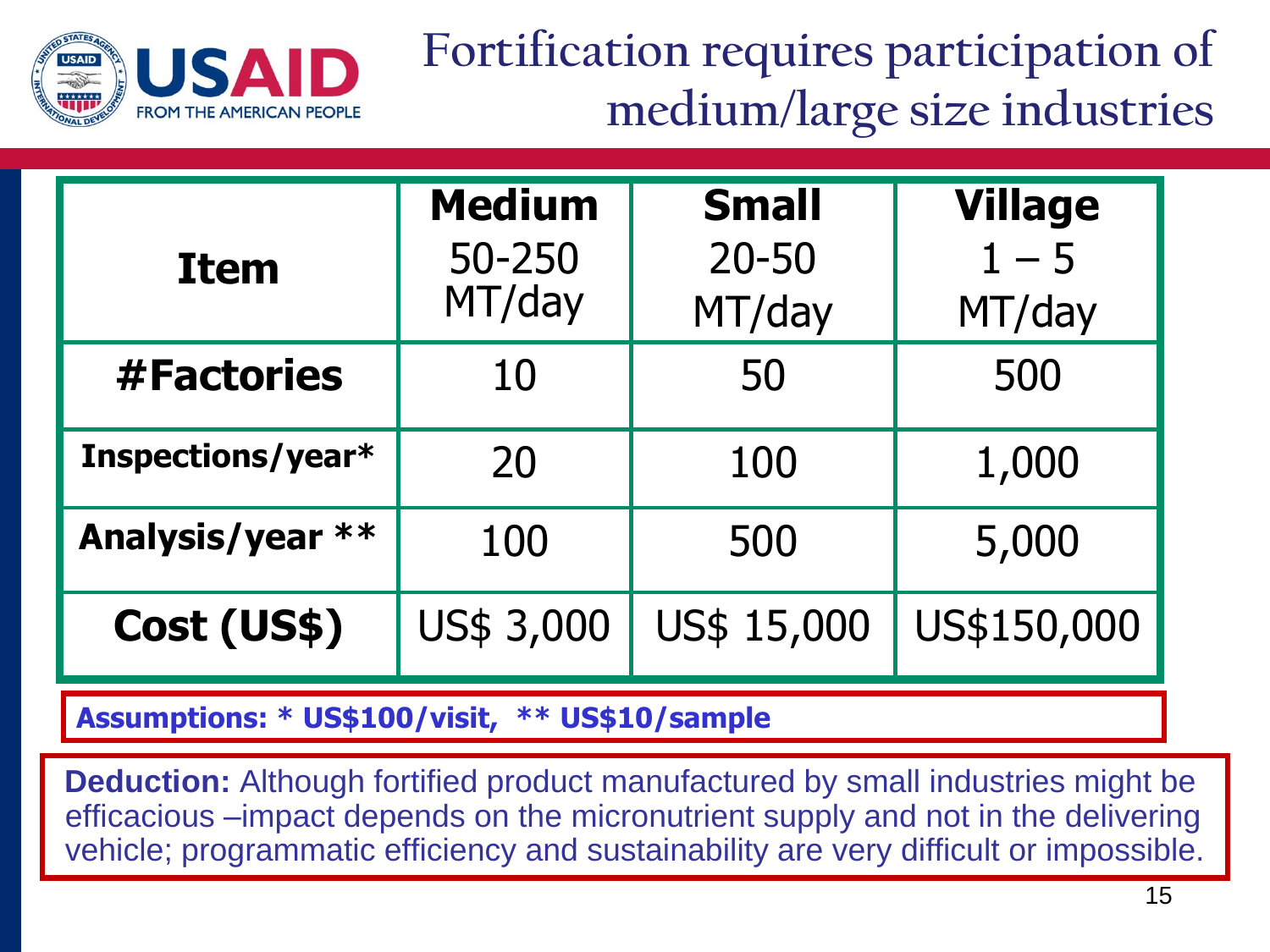

**Understanding the evolving concept of food fortification**

Food Fortification: It is the addition of micronutrients to foods, whether or not they are normally contained in the food, for the purposes of preventing or correcting a demonstrated deficiency. *Codex Alimentarius*

Food Fortification: It is the practice of deliberately increasing the content of essential micronutrients in a food so as to improve the nutritional quality of the food supply and to provide a public health benefit with minimal risk to health.

*WHO/FAO Guidelines on Food Fortification.* 

Food Fortification: It is the use of edible products, manufactured by the food industry, as carrying vehicles of micronutrients (vitamins and minerals) to increase their supply to populations at risk of inadequacies.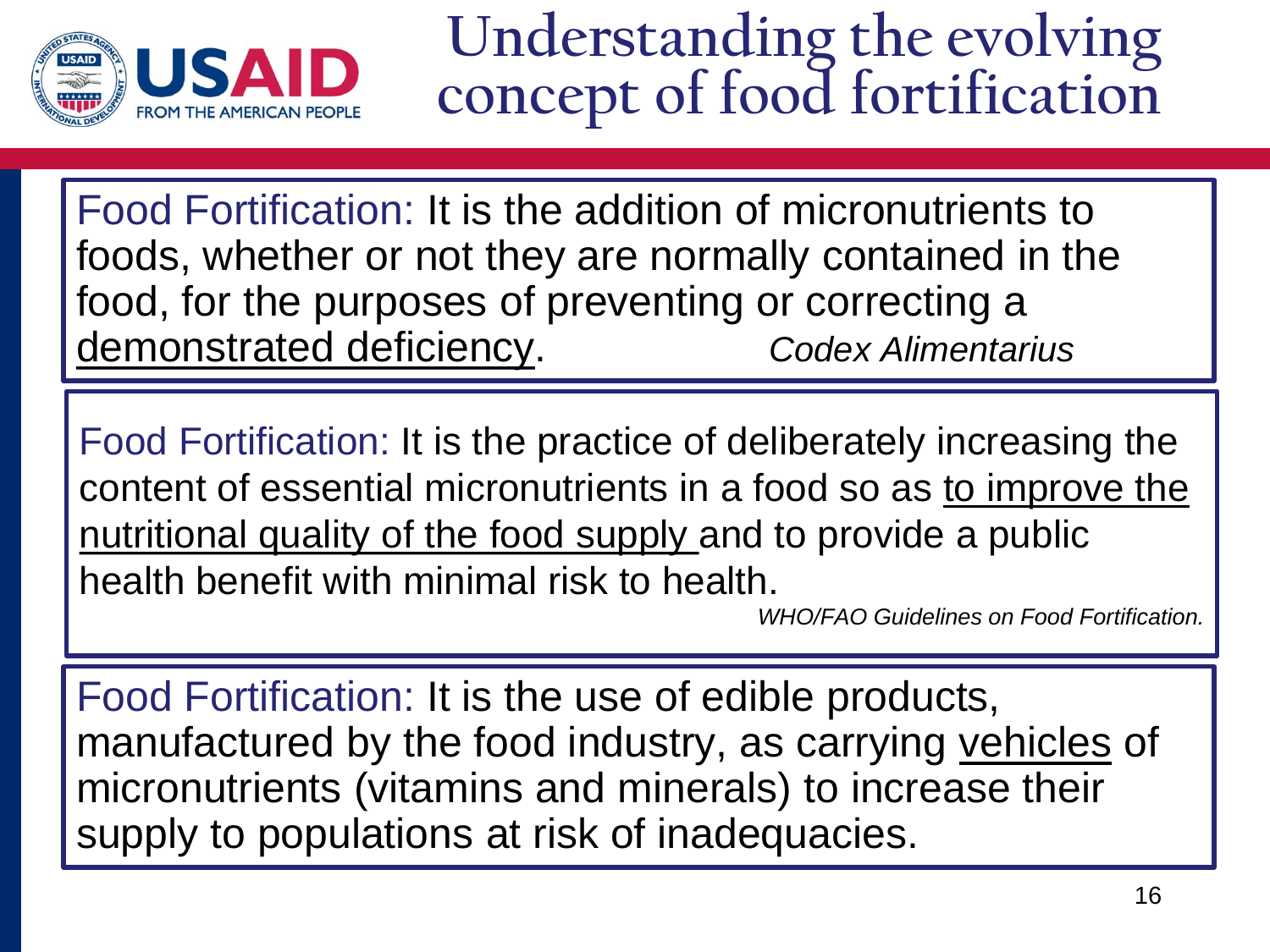



- 1. The omnivorous nature of the human being creates dependence to several food groups.
- 2. As diets may not contain all the necessary food groups, introduction of micronutrient-delivering strategies is always needed (especially true for certain age- and physiological-groups).
- 3. Nutrient-density is commonly low in industryproduced foods, and therefore fortification should be a good manufacturing practice;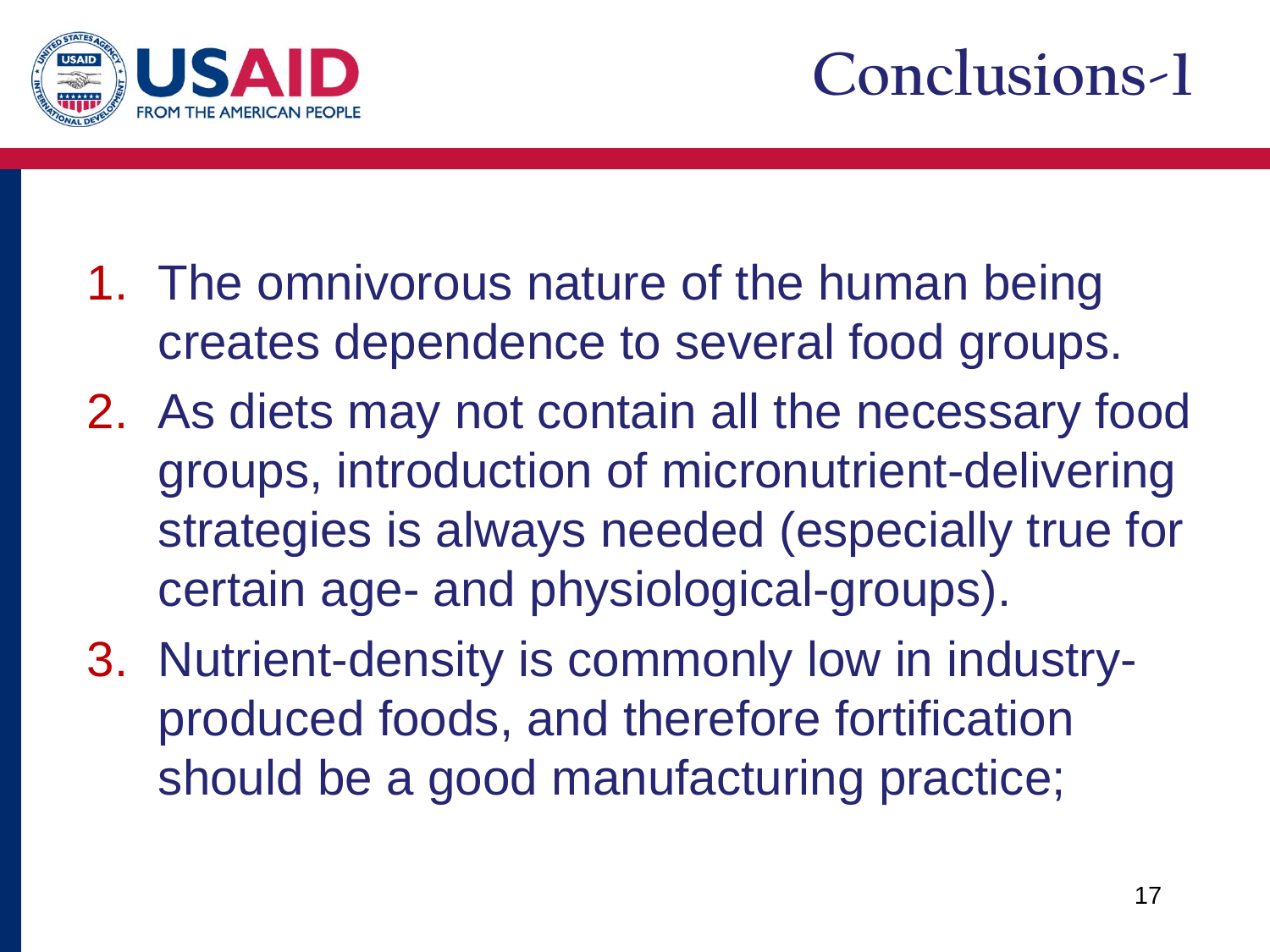

# **Conclusions-2**

- 4. Mass-fortification (i.e. fortification of staples) is very attractive mainly because a delivering system (the fortification vehicle) already exists, and therefore its cost is the lowest among the micronutrient-delivering strategies, but only if:
	- a) Food is produced by centralized large/medium size food industries;
	- b) Food vehicle (fortified food) reaches and is consumed in sufficient amounts by the target population;
	- c) The fortified foods (alone or in combination) deliver the insufficient micronutrients with the quality and quantity that are required to fill the nutritional gap.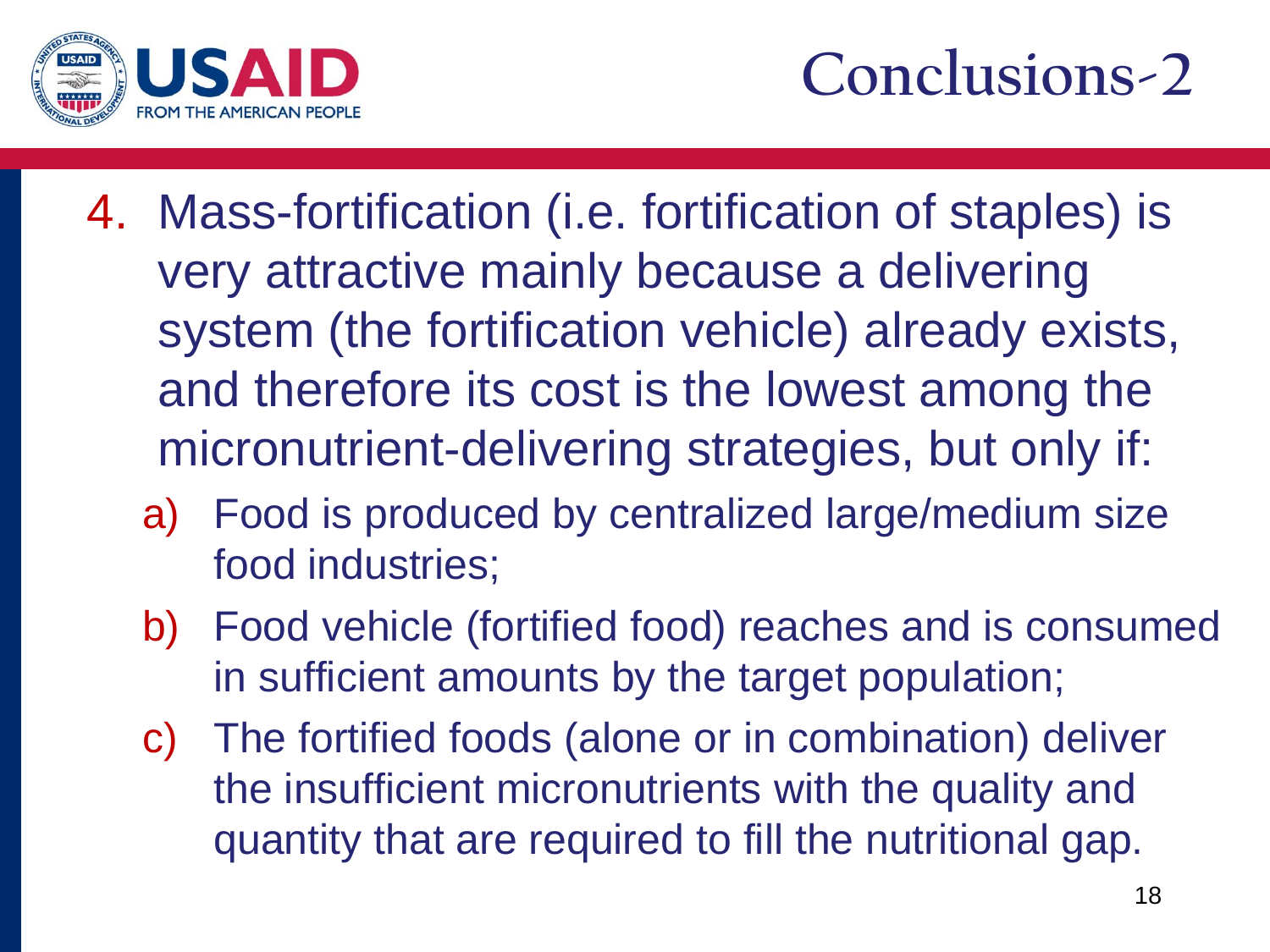



**Source of nutrient content of w.flour :** USDA Food Composition Table (<http://ndb.nal.usda.gov/>) **Note:** Absorption of iron and zinc for whole wheat flour may be half or lower.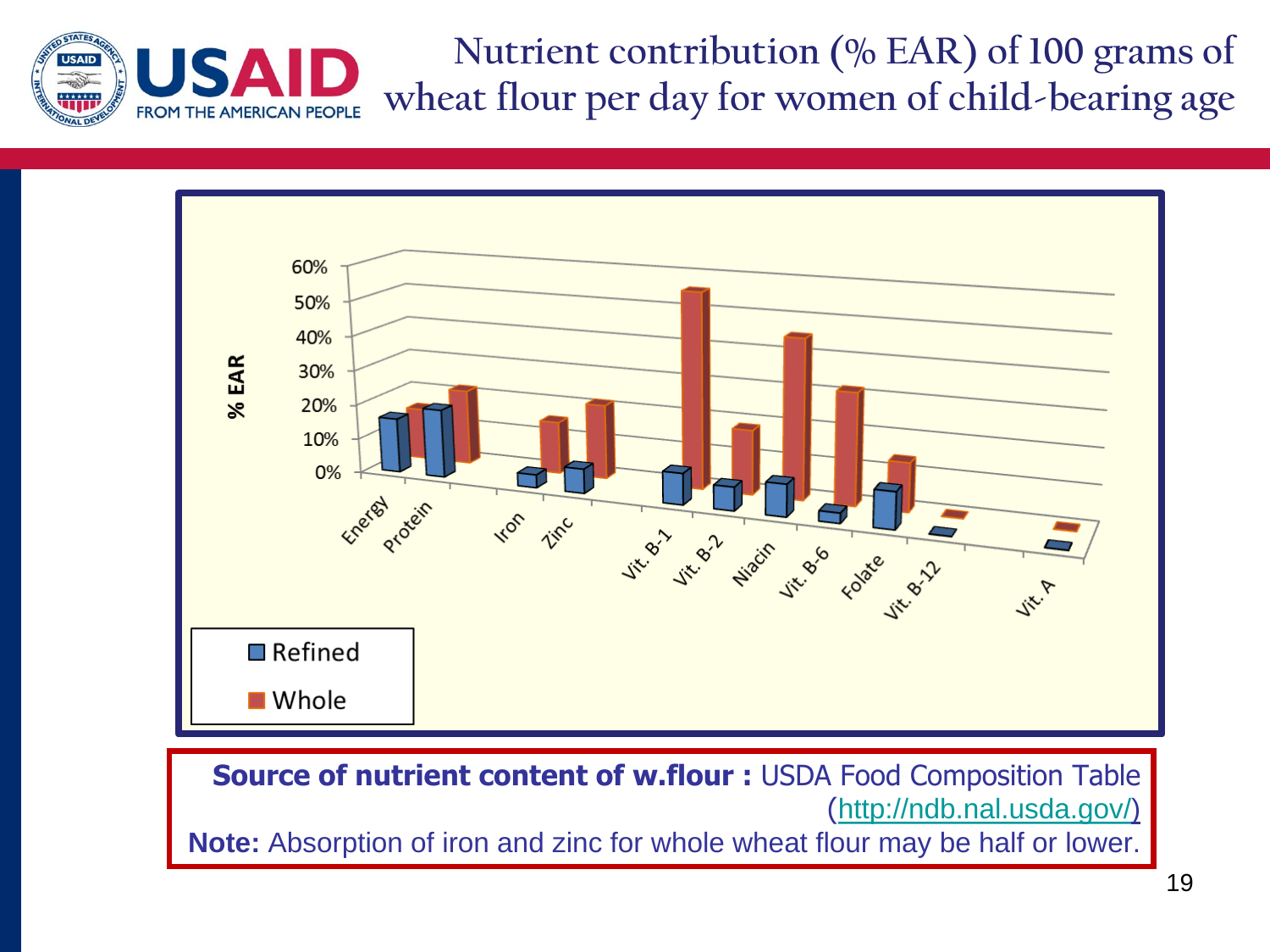



**Source of nutrient content of maize flour :** Data from Zambia, and lime-treated maize flour from the Institute of Nutrition of Central America and Panama, and completed with USDA Food Composition Table (<http://ndb.nal.usda.gov/>) **Note:** Absorption of iron and zinc for whole and lime-treated maize flour may be half or lower.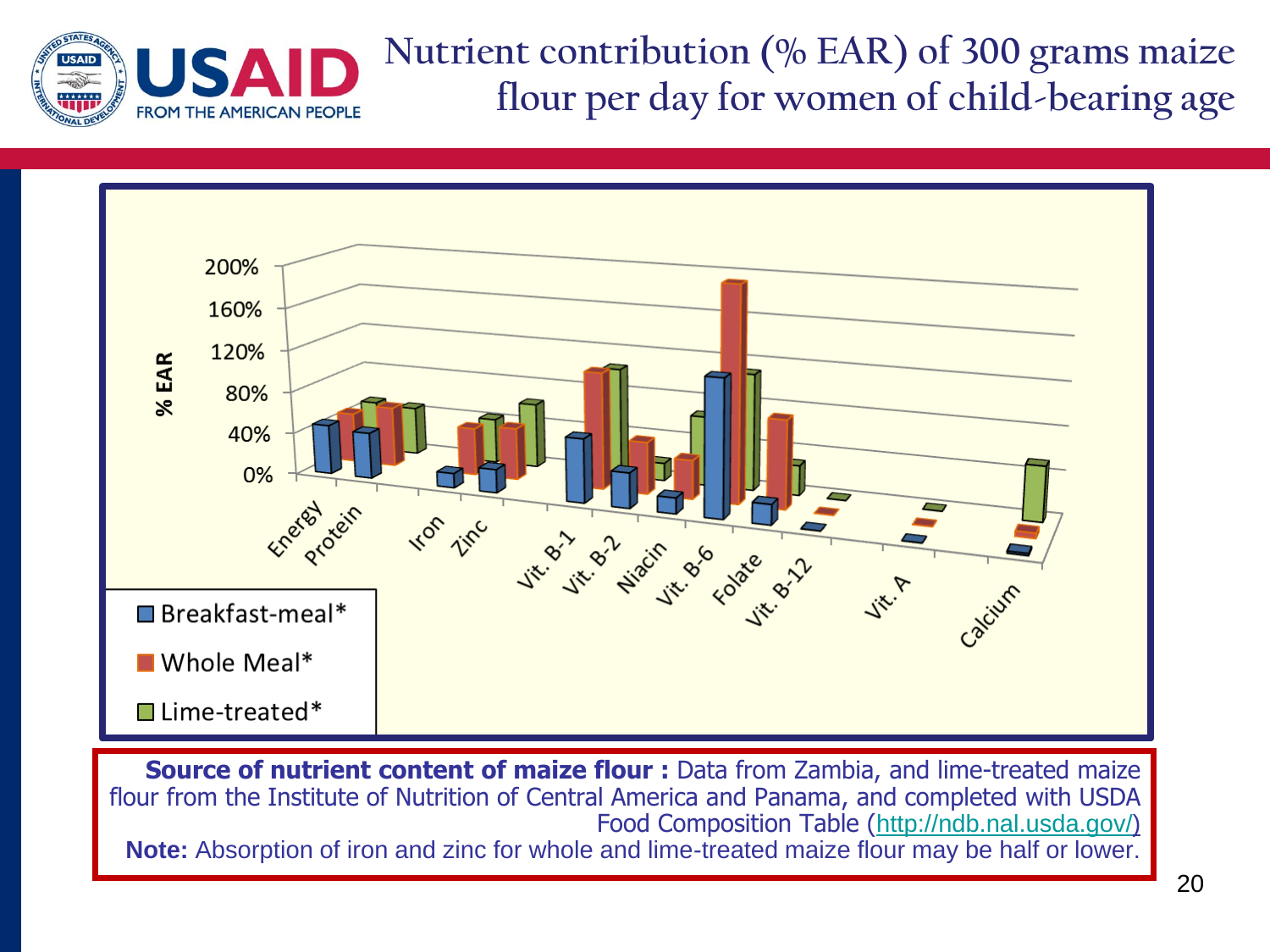

#### **Consequences of vitamin A deficiency**



- Deterioration of ocular conjunctive and cornea
- Less capacity to fight infections
- Alterations in growth and development
- Impaired visual and reproductive capability
- Permanent blindness
- **Death**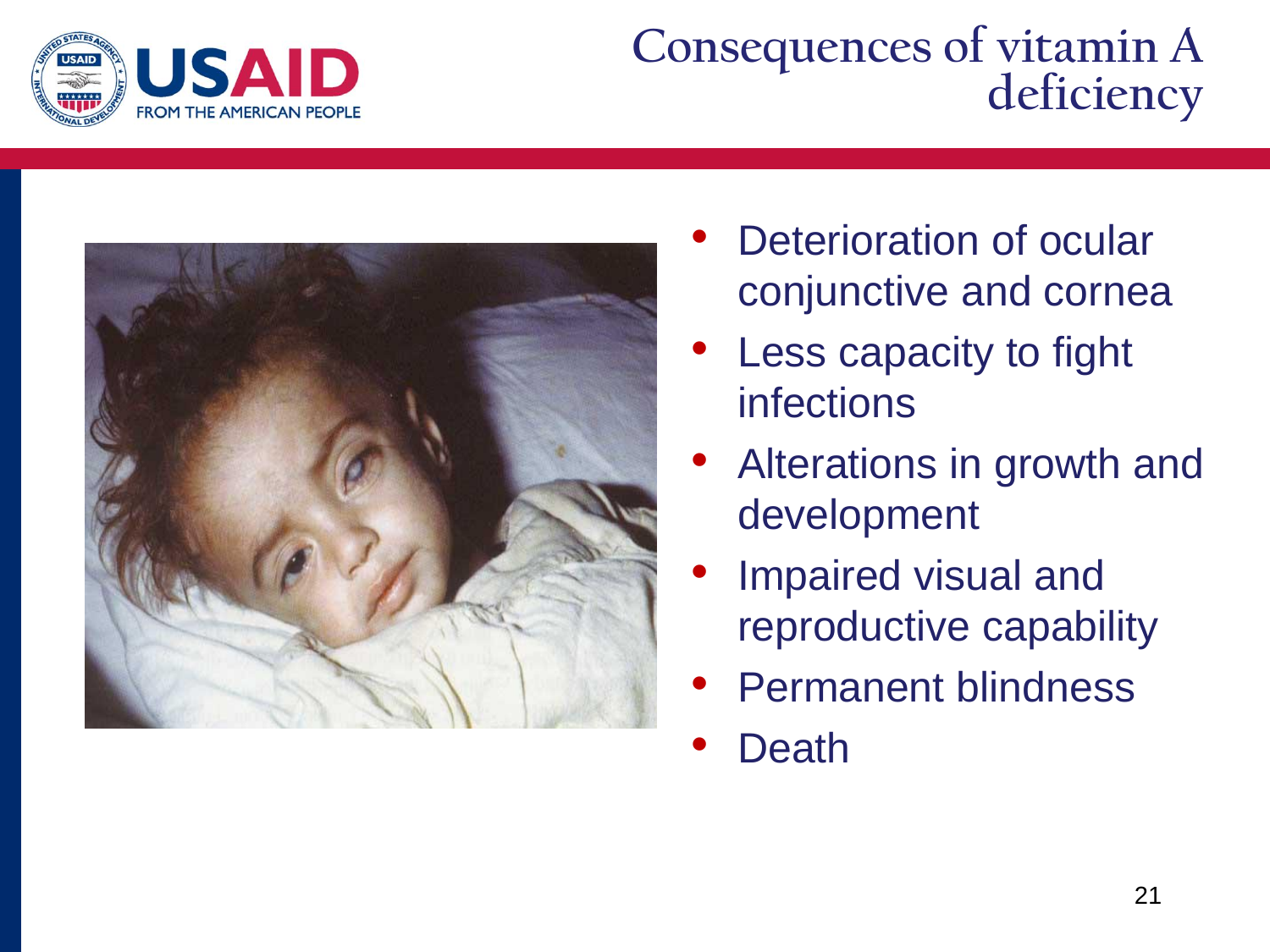

# **Consequences of iron deficiency**



- **Tiredness, lack of energy**
- **Deterioration in detoxifying process**
- **Impairment of the immunological response**
- **Irreversible cognitive retardation (< 2 years old)**
- **Anemia**
- **Maternal mortality**